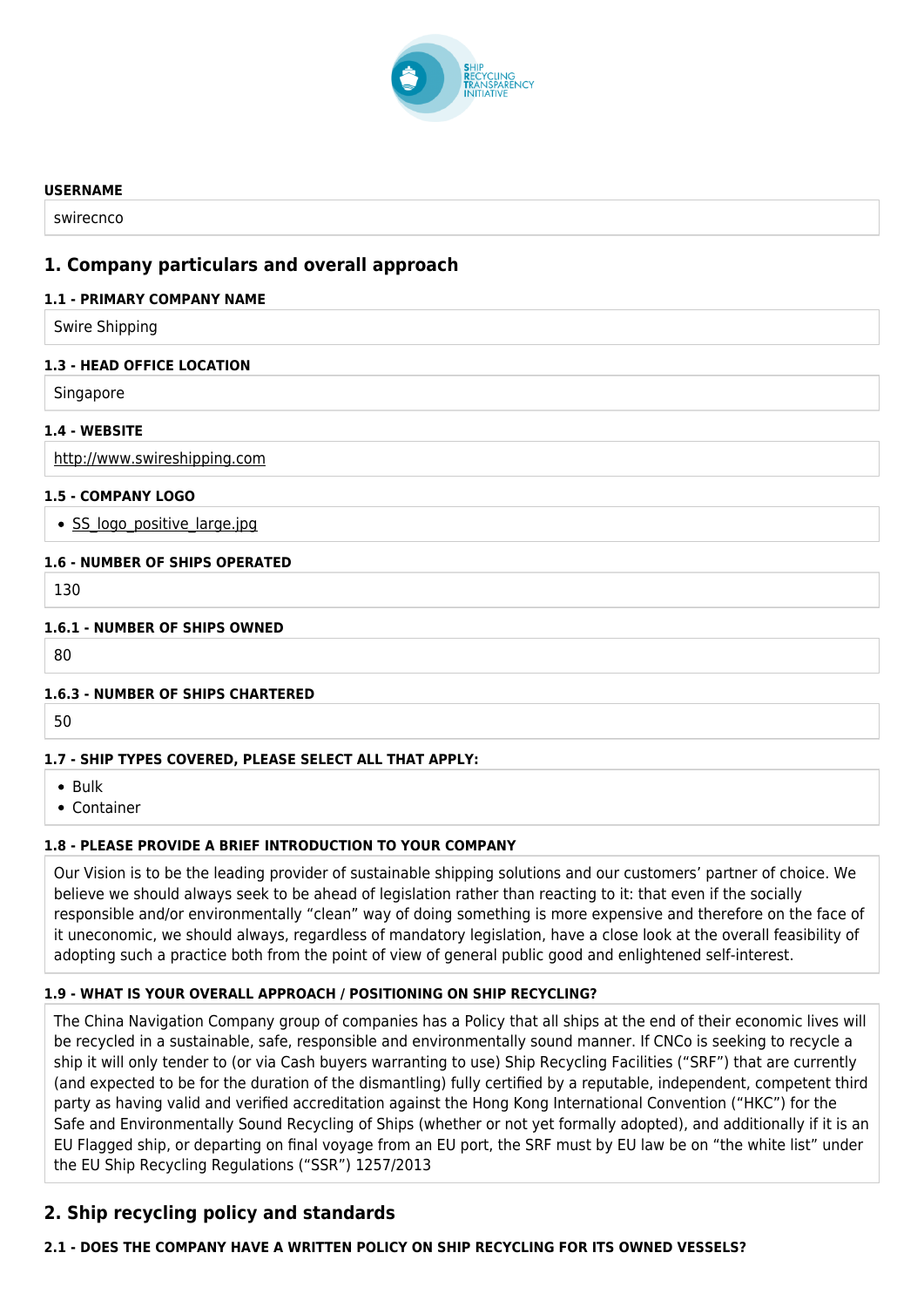## **2.1.1 - IS IT PUBLICLY AVAILABLE?**

Yes

## **2.1.2 - PLEASE PROVIDE A URL**

[http://www.swireshipping.com/index.php?option=com\\_content&view=article&id=1558&Itemid=418](http://www.swireshipping.com/index.php?option=com_content&view=article&id=1558&Itemid=418)

## **2.1.3 - SINCE WHEN HAS THIS POLICY BEEN APPLIED?**

2013

# **2.2 - DOES THE COMPANY KEEP RECORDS OF SHIPS WHICH HAVE BEEN SENT FOR RECYCLING?**

Yes

# **2.3 - WHAT INTERNATIONAL CONVENTIONS AND PRINCIPLES DOES THE POLICY ADHERE TO?**

Other (please specify)

## **2.3.1 - PLEASE SPECIFY**

All relevant ILO conventions

## **2.4 - DOES THE EU SHIP RECYCLING REGULATION APPLY TO THE COMPANY'S OWNED SHIPS?**

No

## **2.5 - WHICH TOPICS DOES THE POLICY ADDRESS?**

- Environment
- Health and safety
- Labour and human rights
- Downstream facilities for managing waste and hazardous materials

# **2.6 - DOES THE POLICY CONTAIN RESTRICTIONS BASED ON GEOGRAPHY AND/OR RECYCLING METHODS?**

No

# **2.7 - DOES THE COMPANY HAVE A WRITTEN POLICY FOR SELECTING A YARD OR BUYER FOR RECYCLING?**

Yes

# **2.7.1 - PLEASE PROVIDE FURTHER DETAILS INCLUDING A URL IF THE POLICY IS PUBLIC**

The S&P department arranges the commercial deal with a named SRF (even if using a cash buyer intermediary) based on the policy guidelines from the Sustainability Department. The Sustainability Department plays no part in the commercial selection process from the list of pre-approved SRF.

http://www.swireshipping.com/index.php?option=com\_content&view=article&id=1558&Itemid=418

# **2.8 - DOES THE COMPANY MAKE SHIP RECYCLING PART OF THE COMPANY'S SUSTAINABILITY GOALS?**

**Yes** 

# **2.10 - DOES THE COMPANY HAVE A SHIP RECYCLING STANDARD\* (OR SIMILARLY NAMED) IN FORCE?**

Yes

# **2.10.1 - FROM WHEN HAS THIS BEEN IN FORCE?**

2013

# **3. Policy for selling owned vessels for further trading**

# **3.1 - DOES THE COMPANY HAVE A POLICY TO PROMOTE RESPONSIBLE RECYCLING OF OWNED VESSELS SOLD FOR FURTHER TRADING?**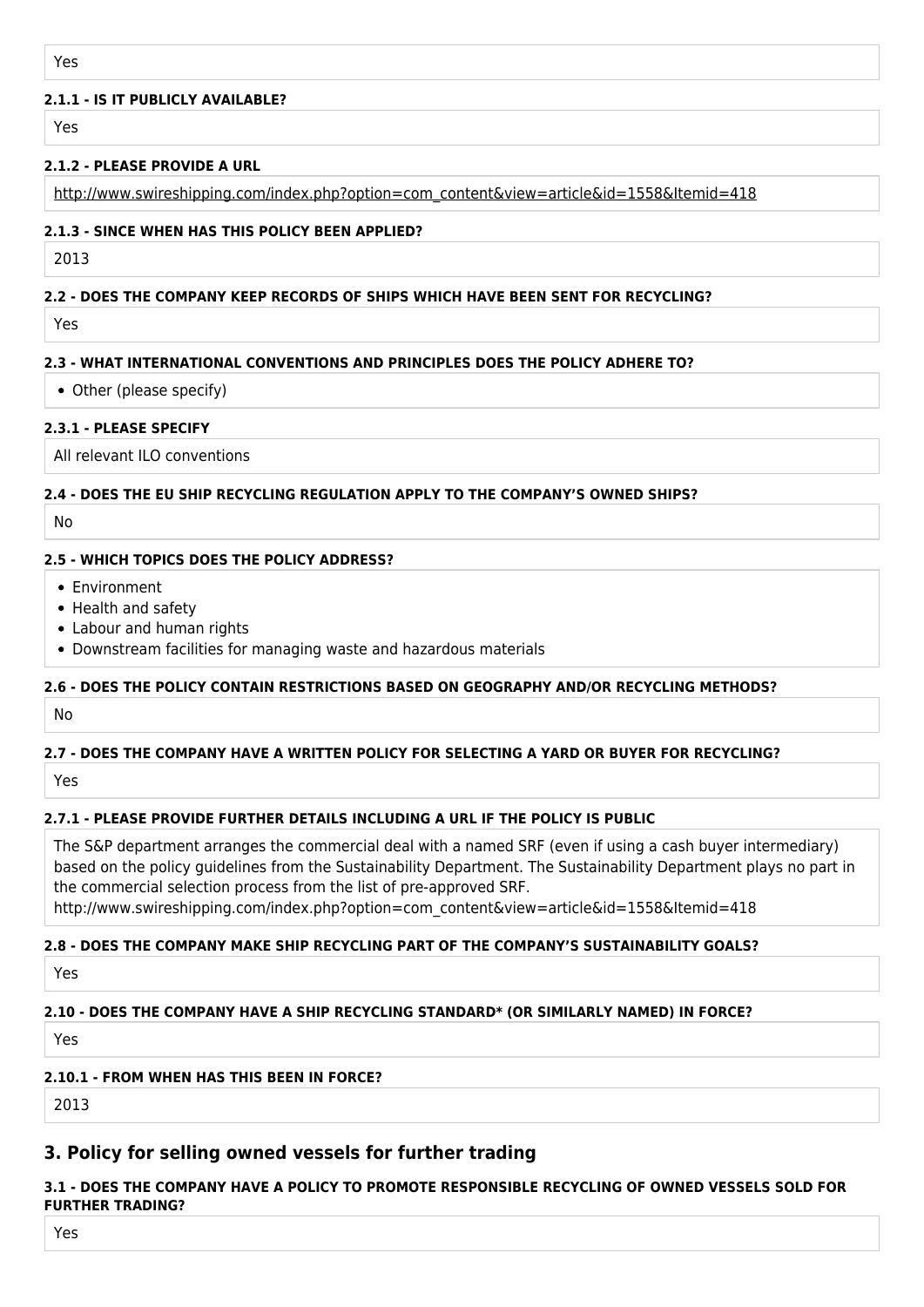## **3.1.1 - PLEASE PROVIDE FURTHER DETAILS**

When a ship is offered for sale at the end of its economic life by CNCo: a. If the residual value is greater than 40% above the highest current scrap value then there need be no additional contractual provisions concerning sustainable recycling of the ship; b. If the residual value is between 25% and 40% above the highest current scrap value then there shall be included in the sale contract a contractual provision that the buyer must warrant to trade the ship for the subsequent 2 calendar years or, if the absence of this, to sustainably recycle the ship according to this CNCo Sustainable Ship Recycling Policy; c. In all other cases (viz. the residual value is below 25% above the highest current scrap value) then there shall be included in the sale contract a contractual provision that the buyer must warrant the ship will be sustainably recycled according to this CNCo Sustainable Ship Recycling Policy http://www.swireshipping.com/index.php?option=com\_content&view=article&id=1558&Itemid=418

## **3.2 - DOES THE COMPANY IMPOSE LEGALLY BINDING COVENANTS OR OFFER COMMERCIAL INCENTIVES TO THE BUYER TO ENCOURAGE RESPONSIBLE SHIP RECYCLING?**

Yes

## **3.2.1 - PLEASE PROVIDE FURTHER DETAILS**

See answer to 3.1

#### **3.3 - DOES THE COMPANY TAKE STEPS TO PROMOTE RESPONSIBLE RECYCLING OF VESSELS CHARTERED FOR 5 YEARS AND OVER, RELEASED FOR REDEPLOYMENT OR RECYCLING?**

Never

## **3.4 - DOES THE COMPANY TAKE STEPS TO PROMOTE RESPONSIBLE RECYCLING OF VESSELS CHARTERED FOR 2 YEARS AND OVER RELEASED FOR REDEPLOYMENT OR RECYCLING?**

Sometimes

#### **3.4.1 - PLEASE PROVIDE FURTHER DETAILS INCLUDING NUMBER OF VESSELS**

See answer to 3.1

#### **3.5 - DOES THE COMPANY TAKE STEPS TO PROMOTE RESPONSIBLE RECYCLING OF VESSELS OWNED THROUGH JVS?**

Always

## **3.5.1 - PLEASE PROVIDE FURTHER DETAILS**

the only 4 vessels that we owned through a jv were recycled (under our management) in full accordance with our policy and proocedures

# **4. Ship recycling contract**

## **4.1 - DOES THE COMPANY FOLLOW A STANDARD CONTRACT FOR THE SALE OF VESSELS FOR GREEN RECYCLING (E.G. RECYCLECON FROM BIMCO)?**

Never

#### **4.2 - DOES THE CONTRACT INCLUDE AN EXPLICIT REQUIREMENT TO RECYCLE THE VESSEL AT A SPECIFIC SHIP RECYCLING FACILITY?**

Always

#### **4.2.1 - PLEASE PROVIDE FURTHER DETAILS**

Even when using a cash buyer intermediary, the sale for recycling contract specifies a singled named SRF

#### **4.3 - DOES THE COMPANY REQUIRE ACCESS TO THE SHIP RECYCLING FACILITY DURING THE RECYCLING PROCESS FOR ANY OF THE FOLLOWING? PLEASE SELECT ANY/ALL THAT MAY APPLY**

- Monitoring
- Control
- Stop-work
- Performance follow-up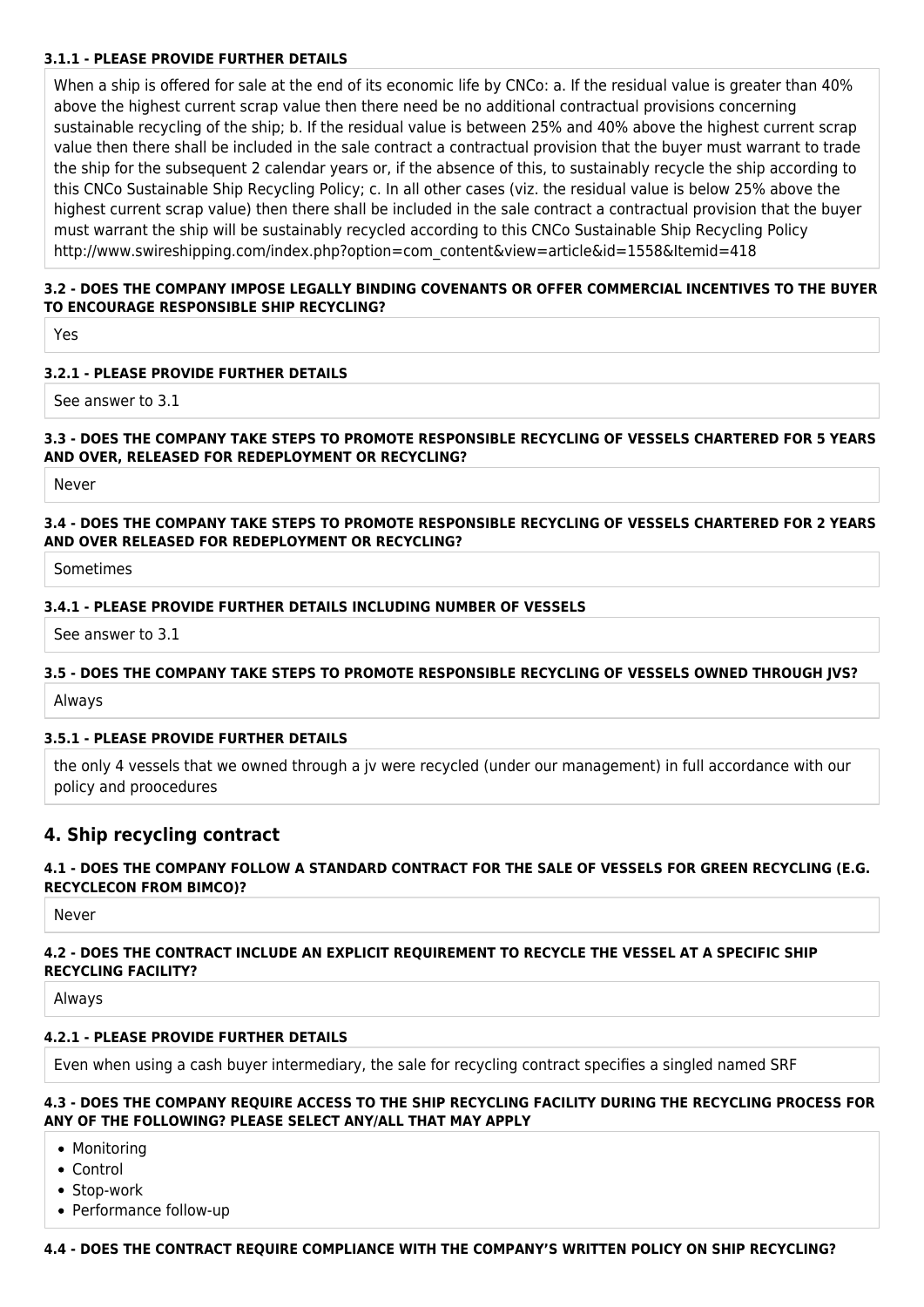## **4.5 - WHAT PROTECTION IS IN PLACE FOR THE SELLER TO ENSURE THAT MILESTONES CAN BE SET, THAT ACCESS TO THE SHIP AND MONITORING CAN BE MAINTAINED THROUGHOUT THE SHIP RECYCLING PROCESS?**

The award of the sale for recycling of a CNCo vessel at the end of its economic life to a cash buyer and/or the SRF itself directly shall include as a minimum, but not limited to, the following clauses: a. CNCo will provide, at its sole cost and responsibility, both an HKC Compliance Monitoring Team ("CMT") consisting of personnel equivalent to such as at Master level, 2/E level and Bosun level, together with an auditor from a reputable, independent, competent third party, to work with the SRF management to close the gaps between the Ship Recycling Management Plan of the SRF ("SRFP") and reality, and establish best SRF practice building on, and exceeding where feasible, the HKC; b. The CMT and 3rd Party Auditor will be employed by CNCo HOF through contracts with relevant 3rd parties. These personnel will act as Technical Advisers to the SRF Management, and will expressly have no authority to instruct any SRF personnel to start, continue, or stop any work practices, except as explicitly provided below; c. It will be agreed between the SRF and CNCo that all the personnel of CNCo, including the CMT, RecRep and contracted auditor, will have the authority and responsibility to order all work to be stopped immediately on the recycling operation should they become aware of any work practices or omissions that have the potential to cause imminent or immediate harm to a) the health and safety of the workers, b) the environment. The stop work order will remain in place until the cause has been identified and remedied or rectified to the satisfaction of CNCo; d. It will be agreed between the SRF and CNCo that all the personnel of CNCo, including the RecRep, CMT and any contracted auditor, will have the authority and responsibility to request a meeting with the SRF Management should they become aware of any work practices or omissions that, whilst they may not have the potential to cause immediate harm to people of the environment, but they are in contravention to the Ship Recycling Plan for the specific vessel in question ("SSRP") or SRFP or the HKC. The meeting with management will occur as soon as possible and recommend systems, procedures and/or practices such as will remedy or rectify the compliance shortfall to the satisfaction of CNCo; e. The SRF (and CMT) will provide a weekly sustainable recycling progress report to the GM – SD, from the time of beaching to the time of obtaining a Certificate of Completion of Recycling from the appropriate regulatory body;

# **5. Inventory of Hazardous Materials (IHM) and Ship Recycling Documentation**

# **5.1 - DOES THE COMPANY HAVE A SHIP RECYCLING PLAN FOR EACH VESSEL?**

Yes

**5.2 - DOES THE COMPANY PROVIDE THE BUYER OR SHIP RECYCLER WITH A CLASS APPROVED IHM, AT THE TIME OF FINALISING THE SHIP RECYCLING CONTRACT?**

Always

## **5.3 - DOES THE COMPANY PROVIDE ALL RELEVANT SHIP CERTIFICATES, PLANS, PROCEDURES AND DOCUMENTS, TO ENABLE THE YARDS TO FOLLOW APPLICABLE SHIP RECYCLING GUIDELINES (AND THE RELEVANT STANDARDS FROM QUESTION 2.2. THAT THE COMPANY IS ALIGNED TO)?**

Always

## **5.4 - DOES THE COMPANY HAVE SPECIFIC REQUIREMENTS FOR HANDLING HAZARDOUS MATERIALS AS LISTED IN THE STOCKHOLM CONVENTION?**

No

# **6. Implementation of the ship recycling policy and standard**

# **6.1 - DOES THE COMPANY REQUIRE THE SHIP RECYCLING FACILITY TO HAVE A HONG KONG CONVENTION STATEMENT OF COMPLIANCE ISSUED BY A CLASSIFICATION SOCIETY?**

Always

# **6.1.1 - PLEASE PROVIDE FURTHER DETAILS**

If CNCo is seeking to recycle a ship it will only tender to (or via Cash buyers warranting to use) Ship Recycling Facilities ("SRF") that are currently (and expected to be for the duration of the dismantling) fully certified by a reputable, independent, competent third party as having valid and verified accreditation against the Hong Kong International Convention ("HKC") for the Safe and Environmentally Sound Recycling of Ships (whether or not yet